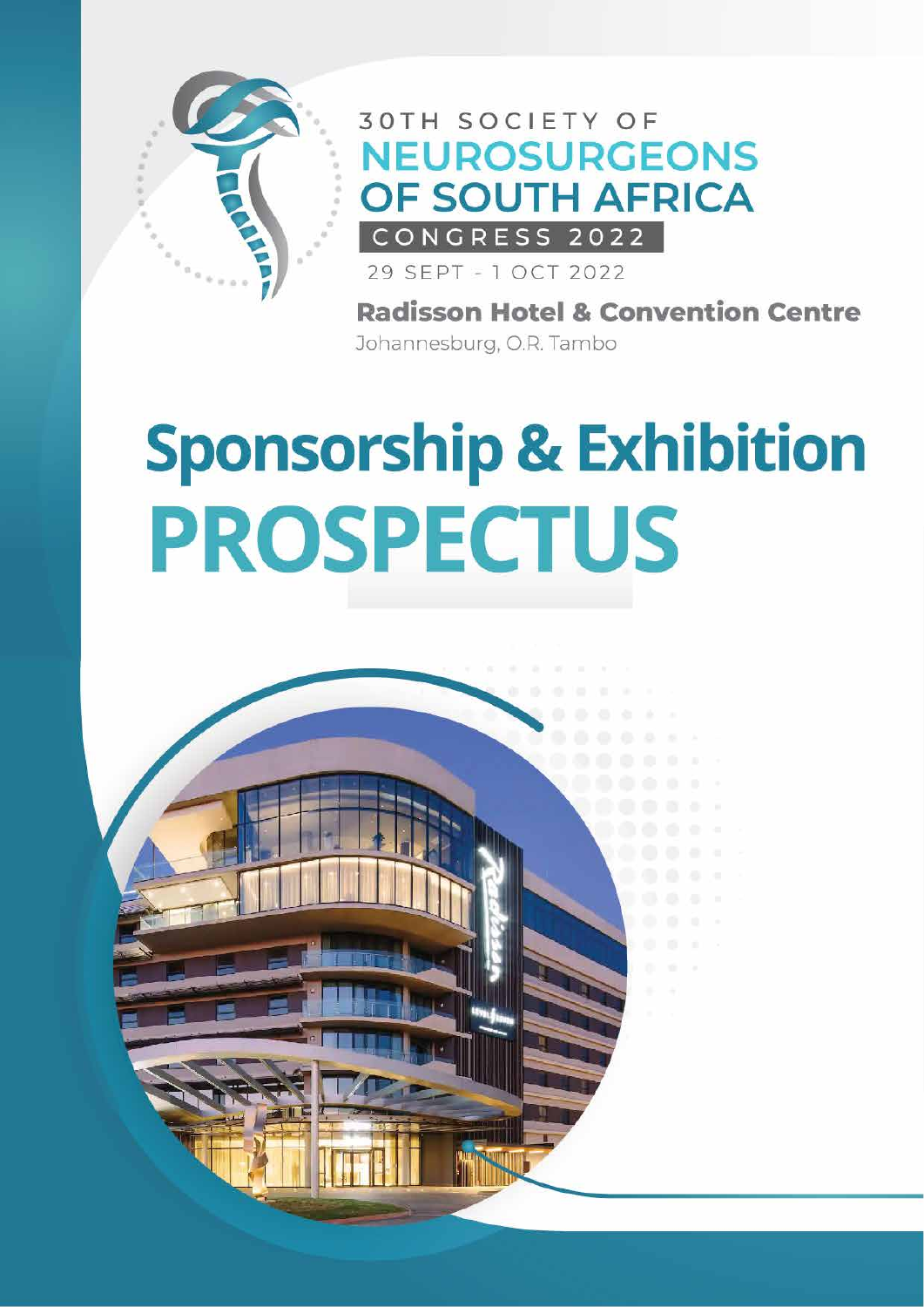# **About the Society of Neurosurgeons of South Africa (SNSA)**



**THE SOCIETY OF NEUROSURGEONS OF SOUTH AFRICA IS AN ASSOCIATION OF PRACTITIONERS WITH AN INTEREST IN MAINTAINING AND IMPROVING NEUROSURGICAL SERVICES IN SOUTH AFRICA. IT AIMS:**

- To improve the quality of scientific knowledge and pursuit of high standards of excellence in patient care, clinical practice and related sciences among professionals in the field of neurosurgery.
- To maintain an educational organization dedicated to the exchange of ideas and dissemination of scientific facts in the field of neurosurgery.
- To provide instruction, scientific meetings and professional publications for surgical, non-operative and diagnostic purposes in neurosurgery.
- To improve the means of communication with and support for scientists and clinicians in their work and to provide means for improving their work.
- To investigate and promulgate concepts and methods by which neurosurgical conditions may be detected and improved.
- To maintain the highest ethical standards for the organization and to maintain full communication and interaction with other recognized bodies and specialty associations.
- To strive for acceptable and equitable practise conditions and remuneration for those practising in neurosurgery.

**01**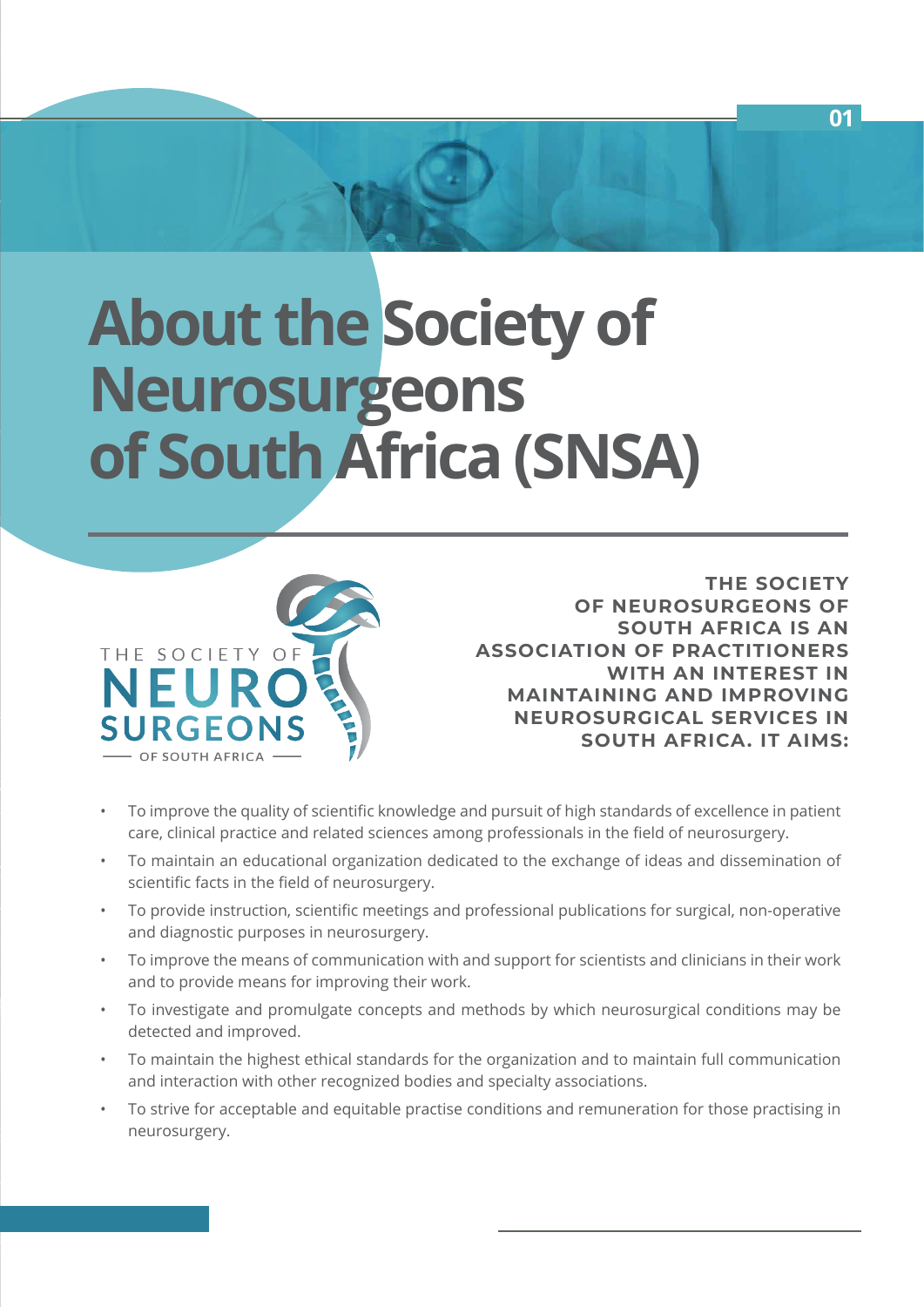



**Congress Overview**

## **Participation**

With membership exceeding 225 professionals and many interested sub-specialities and interest groups, the SNSA Congress 2022 expects to attract upward of 225+ participants and more than 20 exhibitors.

## **Attendee profile**

Neurosurgical and neuroscience professionals ranging from experienced neurosurgeons to fellows and registrars. Spine surgeons, neuro-oncologists, neurologists, and other specialists as well as allied professional physiotherapists, occupational therapists, dietitians, and nurses with an interest in the field of neuroscience.

**225+**

**PARTICIPANTS**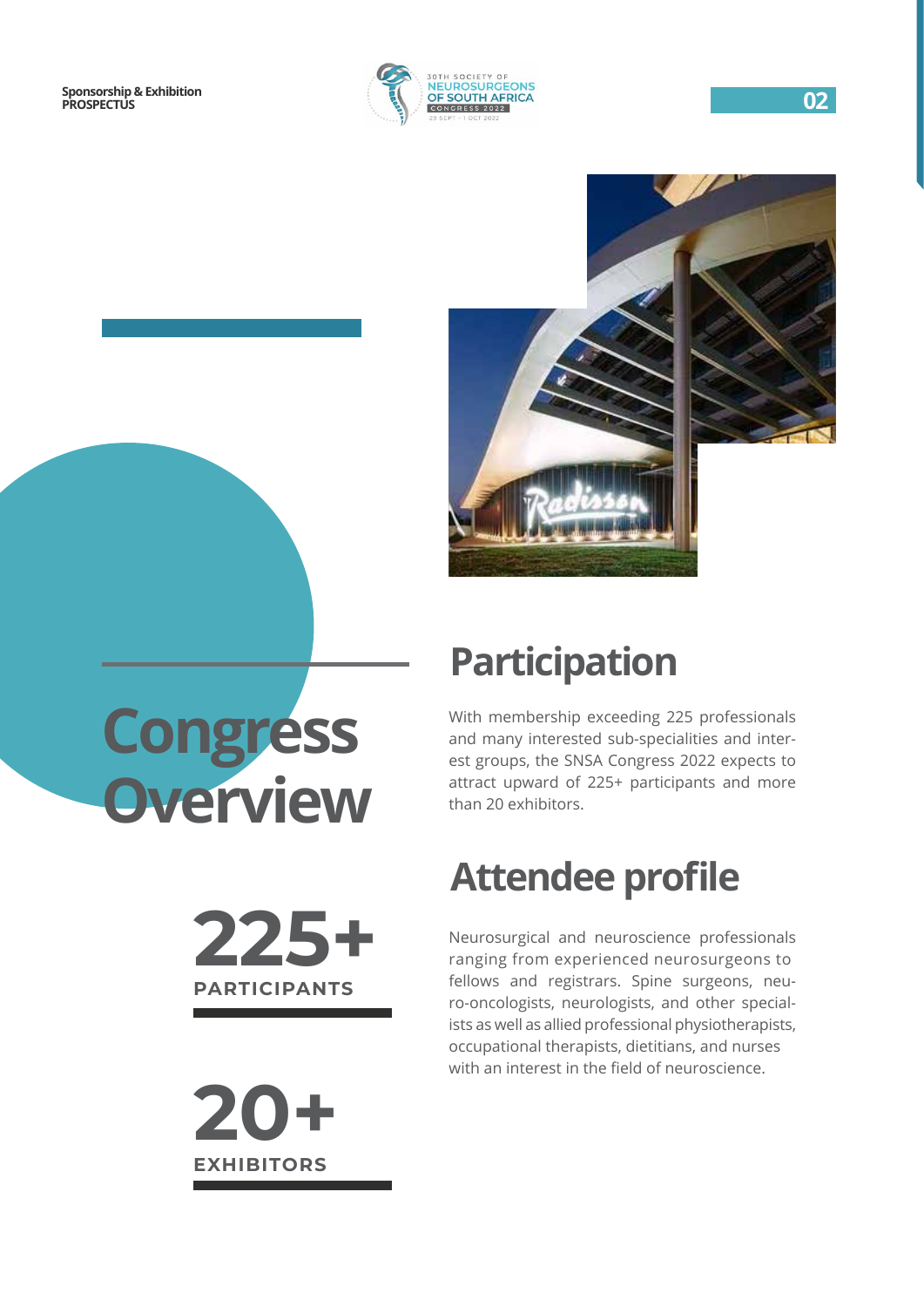

### **2022 Programme Themes**

*The topics of innovation, complication avoidance, neurocritical care, neuro-oncology, spine, neurovascular, neurotrauma, paediatrics, and ethics in neurosurgery will form the basis of the programme with lots of room for interactive discussion.*

*The pre-congress workshop will be conducted by internationally renowned experts in the field of intra-operative ultrasound and navigation in brain tumour surgery, and will include lectures, simulation-based training, and hands-on training sessions.*



## **What to expect in 2022**

# **3 days OF HIGH-LEVEL CONTENT**

**DELIVERED BY LEADING INTERNATIONAL AND LOCAL EXPERTS**

**A MULTITUDE OF ORAL AND POSTER PRESENTATIONS**

**DELIVERED ACROSS THE 9 KEY AREAS OF NEUROSURGERY**



**EXHIBITS BY MORE THAN 20 COMPANIES AND ORGANISATIONS HIGHLIGHTING THE NEWEST PRODUCTS AND SERVICES AVAILABLE IN THE FIELD OF NEUROSURGERY**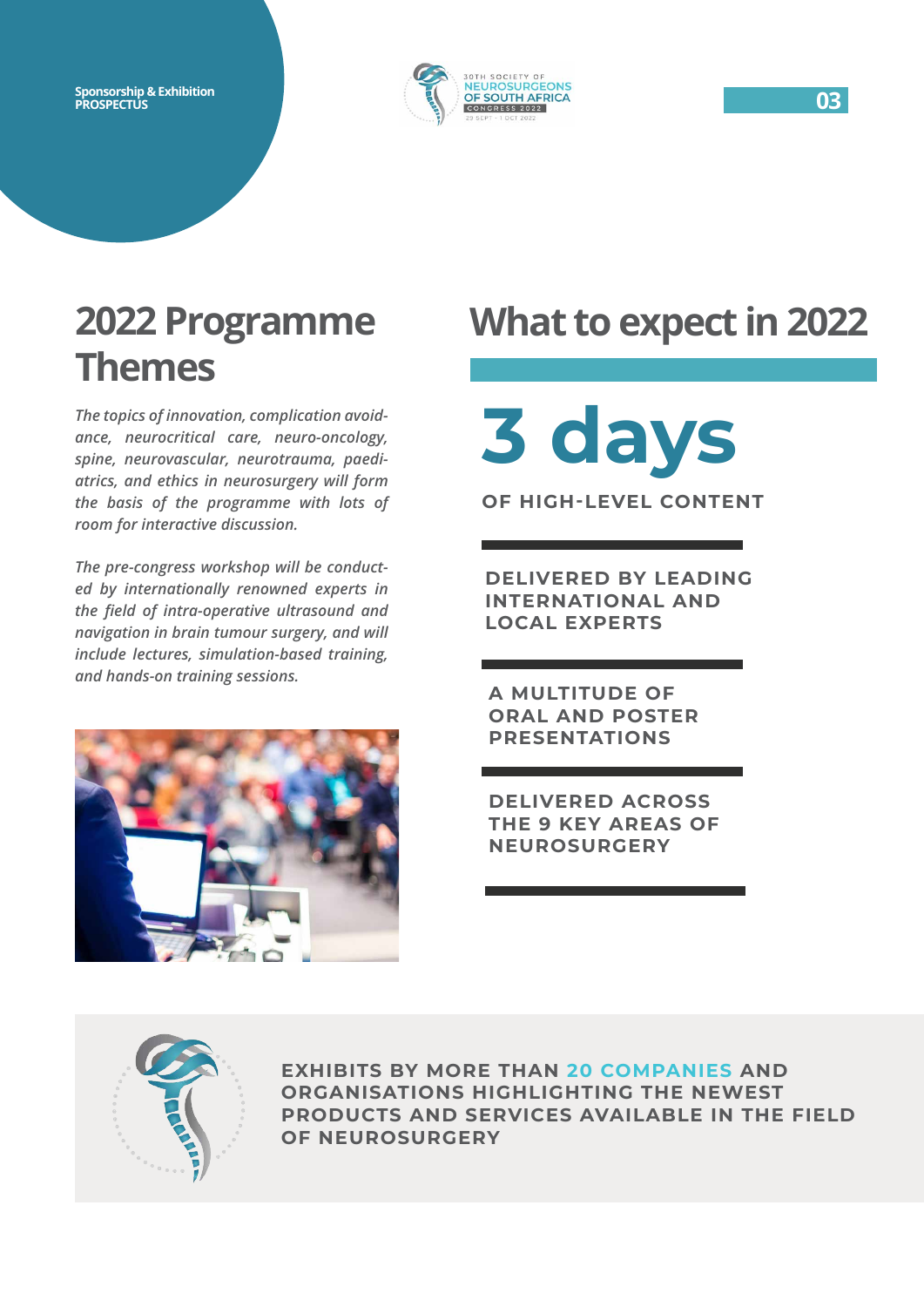

# **Tiered Sponsorships**

#### **EACH TIERED SPONSORSHIP INCLUDES THE FOLLOWING RECOGNITION AND BRANDING BENEFITS:**

- Acknowledgement as a sponsor with your logo on the congress **website**, on congress newsletters, on the **congress app**, on the on-site **sponsor banner,** and on holding slides shown in **session rooms**.
- **Sponsor spotlight** in a congress newsletter.

### **GOLD SPONSOR**

#### **R115,000 (EXCLUSIVE OPPORTUNITY)**

The Gold Sponsorship is the highest level of sponsorship and is limited to one. The sponsorship includes exclusive recognition as the Gold Sponsor from the podium and is the premium branding visibility position.

Choose to be recognised as a sponsor of one of the following: the congress app, a local speaker, the nametag lanyards, the congress stationery, or a barista coffee bar.

In addition to the standard recognition and branding benefits, further inclusions are an exhibition stand (2m x 2m) with 2 complimentary exhibition passes, 2 additional complimentary participant registrations, a 50% discount on up to 8 additional participant registrations, 2 complimentary tickets to both social events (welcome reception and congress dinner), 1 messaging opportunity via the congress app, and a pre-congress message sent to all participants.

## **SILVER SPONSOR**

#### **R85,000 (ONLY 3 AVAILABLE)**

The Silver Sponsorship includes recognition from the podium and is a highly visible branding position.

In addition to the standard recognition and branding benefits, further inclusions are an exhibition stand (2m x 2m) with 2 complimentary exhibition passes, 1 additional complimentary participant registration, a 50% discount on up to 5 additional participant registrations, 1 complimentary ticket to both social events (welcome reception and congress dinner), and 1 messaging opportunity via the congress app.

### **BRONZE SPONSOR R65,000 (ONLY 5 AVAILABLE)**

The Bronze Sponsorship includes recognition from the podium and is a highly visible branding position.

In addition to the standard recognition and branding benefits, further inclusions are an exhibition table with 2 complimentary exhibition passes, 1 additional complimentary participant registration, and a 50% discount on up to 3 additional participant registrations.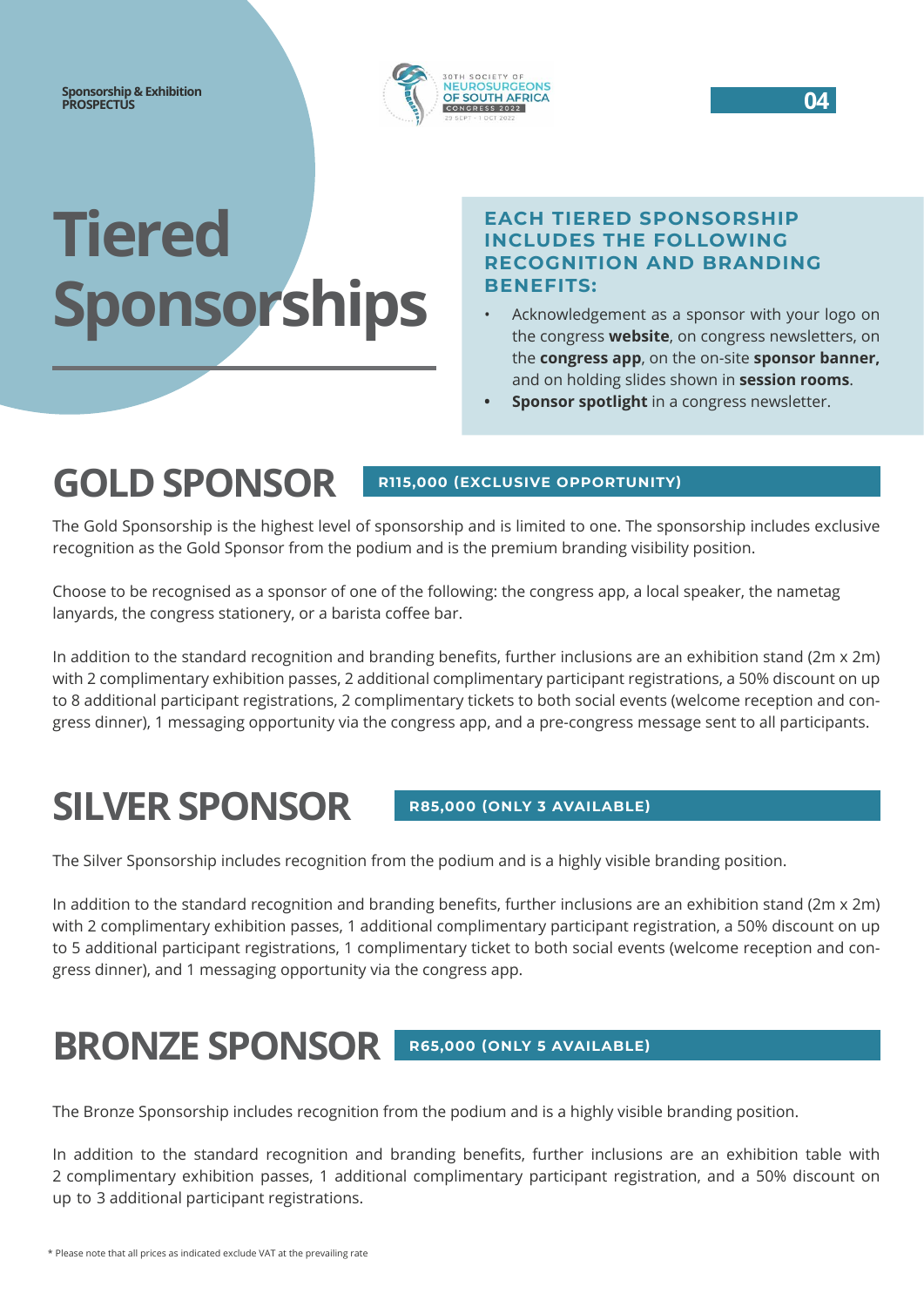

# **Content-Related Sponsorships**

#### **EACH CONTENT-RELATED SPONSORSHIP INCLUDES THE FOLLOWING RECOGNITION AND BRANDING BENEFITS:**

• Acknowledgement as a sponsor with your logo on the congress **website**, on congress **newsletters**, on the **congress app**, on the on-site **sponsor banner**, and on holding slides shown in **session rooms**.

#### **International Speaker R50,000**

This exclusive package includes the opportunity to introduce the international expert and recognition from the podium during the session. The sponsor will be acknowledged with a "Brought to you by…" by-line on the programme, and in the International Speaker Spotlight in the congress newsletter.

In addition to the standard recognition and branding benefits, further inclusions are a virtual information booth on the congress app and 1 complimentary registration.

#### **Local Speaker R20,000**

Sponsor a South African speaker and support the latest in neurological research. The sponsor will be acknowledged with a "Brought to you by…" by-line on the programme, and in the Speaker Spotlight in the congress newsletter.

In addition to the standard recognition and branding benefits, further inclusions are a virtual information booth on the congress app.

## **Pre-Congress Workshop**

#### **INTRA-OPERATIVE ULTRASOUND AND NAVIGATION IN BRAIN TUMOUR SURGERY**

#### **R22,500**

A dedicated and hands-on workshop will take place on the day preceding the congress.

Highlighting the correct and safe use of intra-operative ultrasound and navigations tools in neurosurgery, the workshop will be delivered by leading experts both local and international, and will be attended by surgeons and registrars.

These are basic and advanced learning sessions, and it is an excellent opportunity to be acknowledged as a partner in the delivery of expertise. The sponsor will be acknowledged with a "Brought to you by…." by-line in the programme and a dedicated pre-congress workshop newsletter.

In addition to standard recognition and branding benefits, this package includes the opportunity to showcase equipment, by making it available for demonstration throughout the workshop, to introduce elements of the workshop and to be recognised by the faculty during the session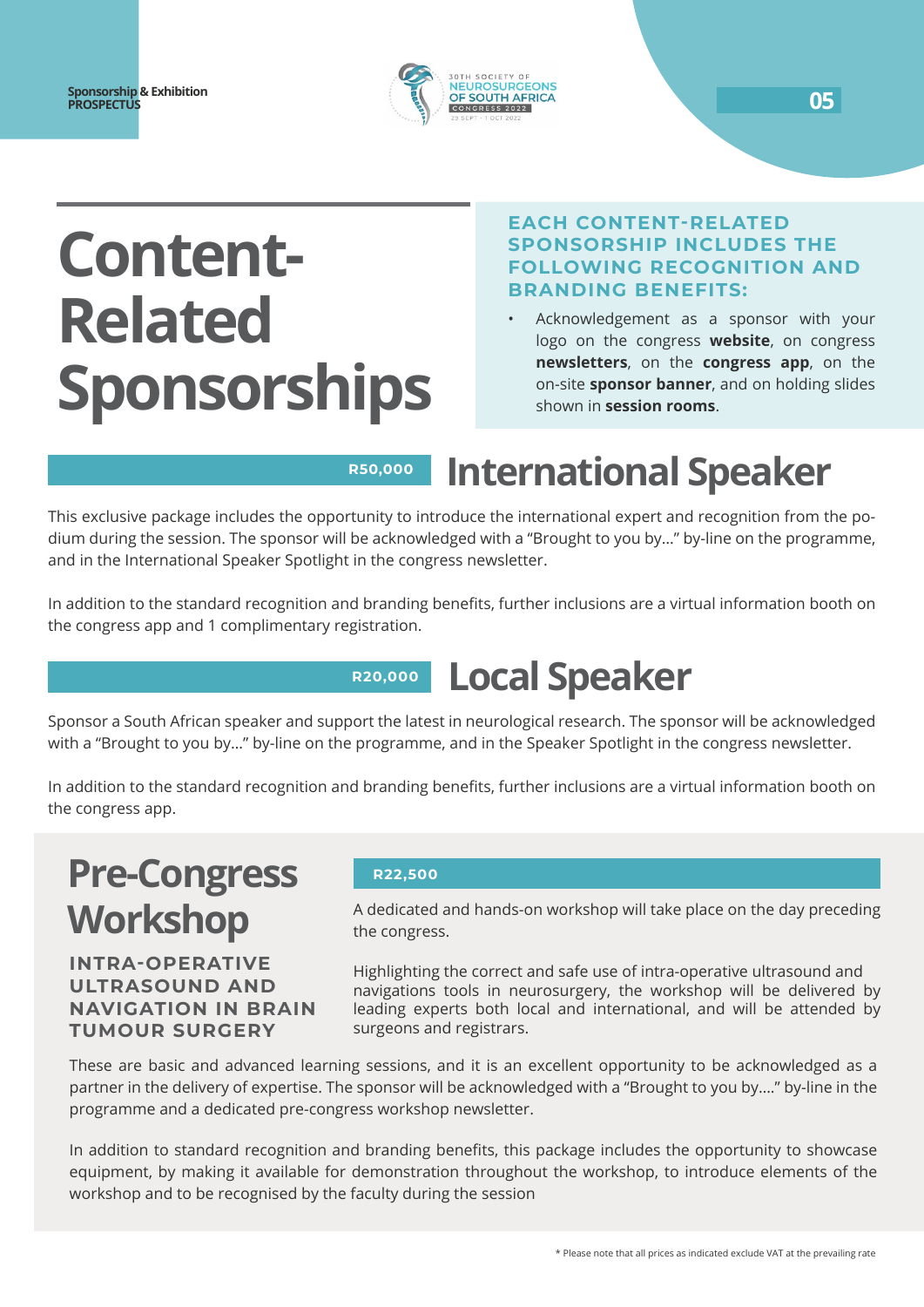

### **Content-Related Sponsorships Continued**

#### **R35,000 (ONLY 2 AVAILABLE)**

## **Breakfast Symposium**

Taking place at the start of the day, the symposium is an opportunity to deliver a session related to the congress topics, presented by a speaker of your choice (subject to Programme Committee approval).

In addition to the standard recognition and branding benefits, your symposium will be promoted to congress participants on the programme and in a dedicated breakfast symposium section of the congress newsletter. Please note: A continental breakfast and full AV/tech support are included, but any costs related to speakers or faculty are excluded.

#### **R12,500 (ONLY 4 AVAILABLE, 2 PER DAY)**

### **Product Demonstration**

Demonstrate your product, equipment, or services in 15-minute slots in a scheduled and dedicated Product Demo Session. Pre-record your presentation offering a demonstration, a case study, or panel discussion and it will be offered to participants on screen during the congress as well as on demand via the congress app.

This opportunity excludes the standard recognition and branding benefits.





\* Please note that all prices as indicated exclude VAT at the prevailing rate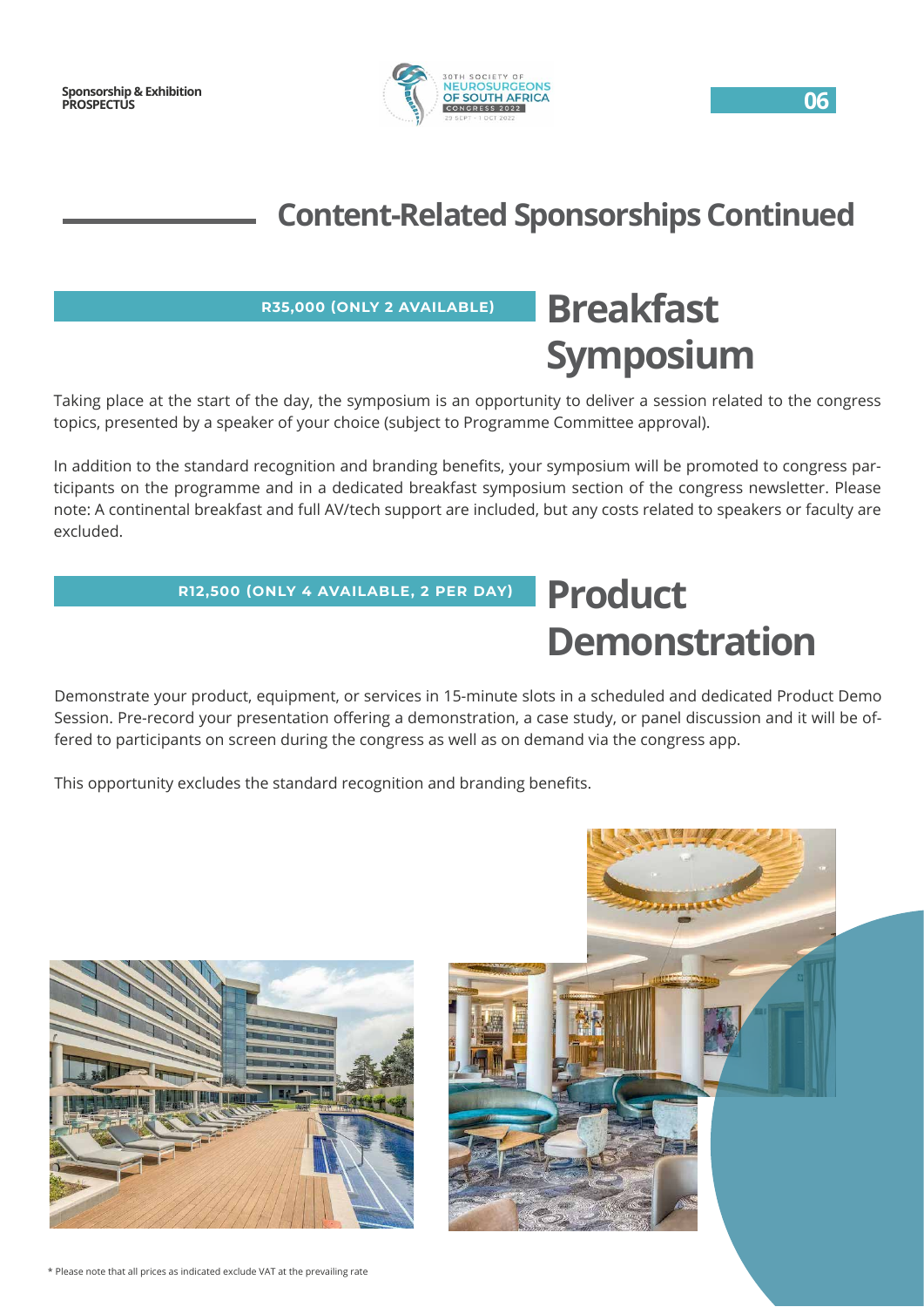

# **Participant-Related Sponsorships**

### **Congress App**

#### **R25,000 (EXCLUSIVE OPPORTUNITY)**

The congress app is the primary digital communication channel displaying the programme and all congress content. It will allow participants to review the programme, create a personal agenda, make contact with other participants, learn about sponsors and exhibitors, and more. The organisers also use the congress app to communicate with participants via announcements and personal messaging and a social media-style activity stream allows for sharing and commenting.

This exclusive opportunity will place your brand in each participant's hand, with your logo and banner displayed prominently and includes the standard recognition and branding benefits.

### **Refreshment Breaks**

#### **R30,000 (ONLY 2 AVAILABLE)**

A great opportunity to win hearts and minds through delicious food and a much-needed cup of tea. You'll be recognised as the sponsor of the refreshments and lunches served in the exhibition hall.

In addition to the standard recognition and branding benefits, you're welcome to place your brochures or other literature in the hall and provide an item of branded collateral or a gift.

Please note: Any branding or promotional material is for the Sponsor's account.

#### **EACH PARTICIPANT-RELATED SPONSORSHIP INCLUDES THE FOLLOWING RECOGNITION AND BRANDING BENEFITS:**

• Acknowledgement as a sponsor with your logo on the congress **website**, on congress **newsletters**, on the **congress app**, on the on-site **sponsor banner**, and on holding slides shown in **session rooms.**

### **Barista Coffee Bars**

#### **R10,000 (ONLY 2 AVAILABLE)**

Perk up the participants with delicious coffee served by professional baristas. Brand the coffee bar and display your banners or provide disposable cups or sleeves or branded coffee mugs for participants to keep.

The sponsorship includes the standard recognition and branding benefits.

Please note: The barista coffee bars are an additional offering to the standard tea and coffee service provided in the exhibition hall. All costs associated with the barista coffee bar are for the Sponsor's account.

### **Lanyards & Nametags**

#### **R10,000 (EXCLUSIVE OPPORTUNITY)**

This is a highly visible branding opportunity – your logo on the lanyard and nametag worn by every participant. This sponsorship also includes the standard recognition and branding benefits.

### **Congress Stationery**

#### **R10,000 (EXCLUSIVE OPPORTUNITY)**

Provide each participant with a branded notepad or notebook and a pen to carry with them to each session. The organisers will make these available at the back of the session rooms. This sponsorship also includes the standard recognition and branding benefits.

Please note: The provision of notepad/book and pen is for the Sponsor's account.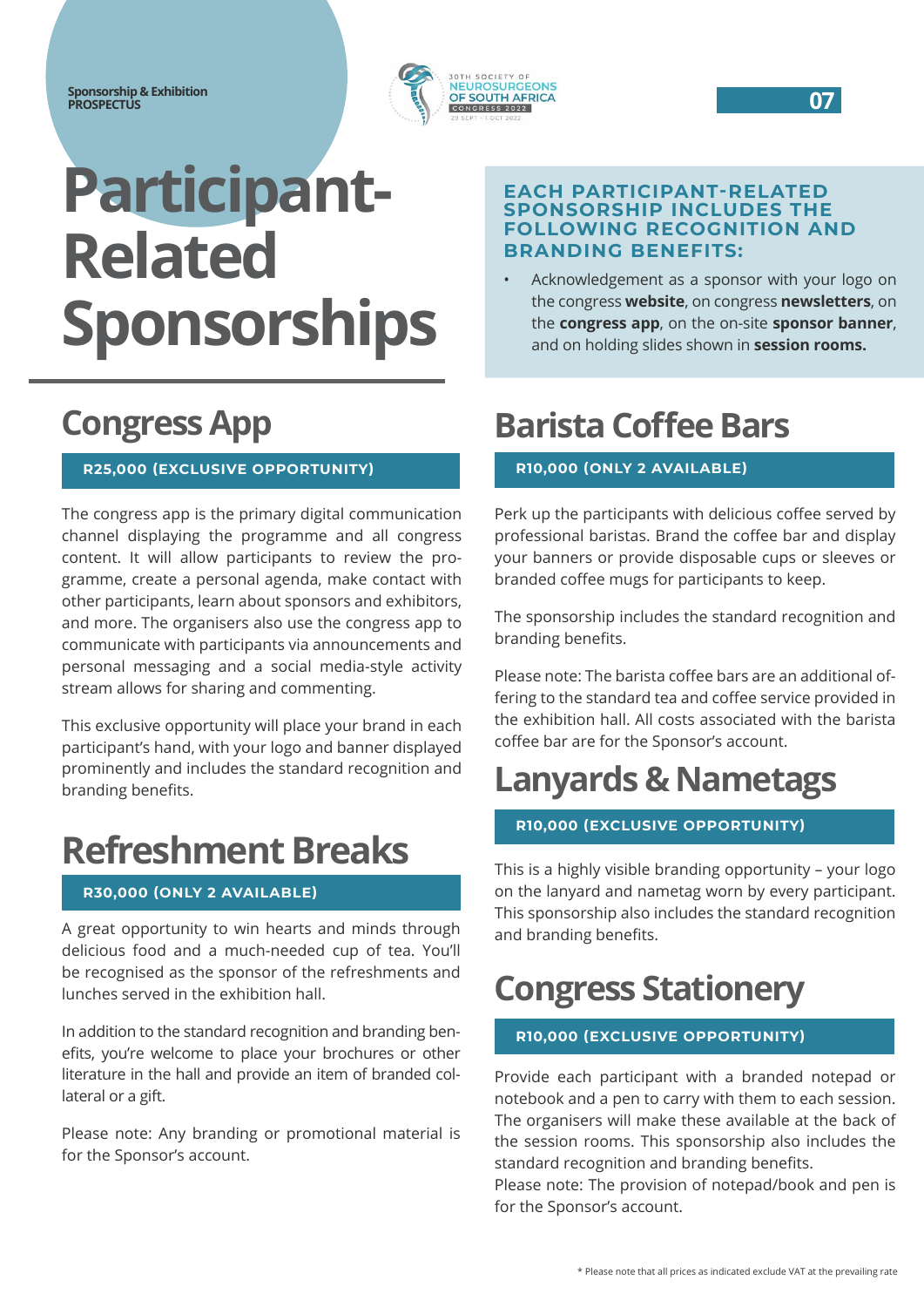

# **Social Event Sponsorships**

#### **EACH SOCIAL EVENT SPONSORSHIP INCLUDES THE FOLLOWING RECOGNITION AND BRANDING BENEFITS:**

• Acknowledgement as a sponsor with your logo on the congress **website**, on congress **newsletters**, on the **congress app**, on the on-site **sponsor banner**, and on holding slides shown in **session rooms**.

#### **Welcome Reception R50,000 (EXCLUSIVE OPPORTUNITY) SOCIAL EVENT**

The welcome reception will take place on the 1st day of the congress and all participants are invited to attend. It is an evening to stimulate networking and the initiation of collaborations while enjoying a social evening.

This exclusive package includes the opportunity to welcome participants on arrival, to give a brief welcome address, and to receive recognition from the podium.

In addition to the standard recognition and branding benefits, further inclusions are a virtual information booth (see Virtual Information Booth package under Advertising Opportunities for more details on this benefit) and 1 complimentary registration. You also have the opportunity to provide a gift for each dinner guest. Please note: The provision of a gift is for the Sponsor's account.

## **Faculty Dinner**

#### **R30,000 (EXCLUSIVE OPPORTUNITY)**

#### **SOCIAL EVENT**

The faculty dinner will take place on 29 September 2022 and is an acknowledgement of the experts who have contributed their knowledge and experience to the scientific content of the congress.

This exclusive package includes the opportunity to interact with neurosurgical leaders and to provide subtle branding at the dinner venue.

In addition to the standard recognition and branding benefits, further inclusions are a virtual information booth (see Virtual Information Booth package under Advertising Opportunities for more details on this benefit), 1 complimentary registration, and 1 invitation to the dinner. You also have the opportunity to provide a gift for each dinner guest.

Please note: The provision of a gift is for the Sponsor's account.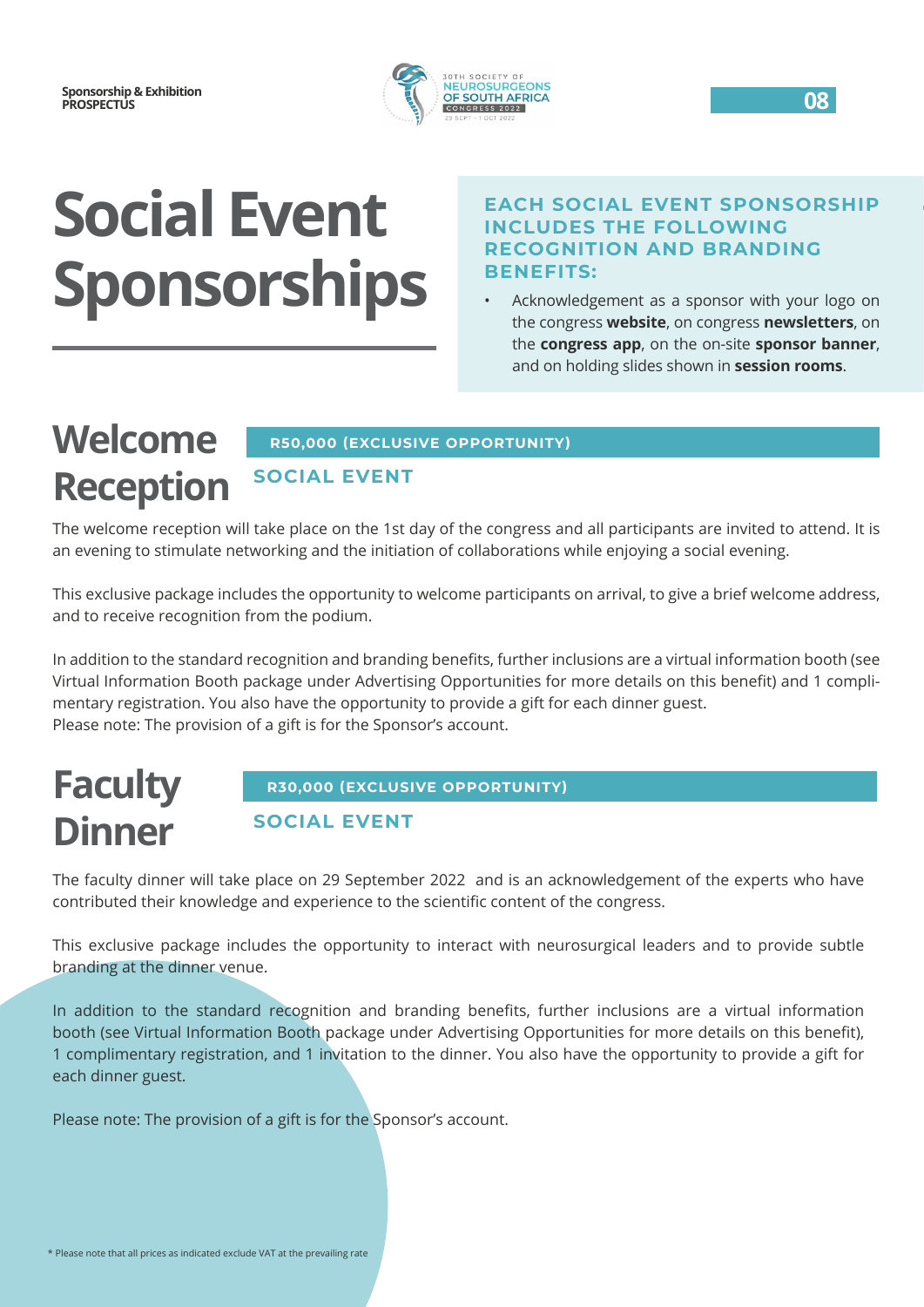

### **Social Event Sponsorships Continued**

#### **Congress Dinner R75,000 (EXCLUSIVE OPPORTUNITY) SOCIAL EVENT**

This celebratory dinner and awards function takes place on the final night and is open to all participants. It is an opportunity for networking, celebrating a successful congress, and acknowledging excellence.

This exclusive package includes the opportunity to welcome participants participants on arrival, to give a brief welcome address, and to receive recognition from the podium.

In addition to the standard recognition and branding benefits, further inclusions are a virtual information booth, 1 complimentary registration, and 2 complimentary dinner tickets. You also have the opportunity to provide a gift for each dinner guest.

Please note: The provision of a gift is for the Sponsor's account.

# **Advertising Opportunities**

## **Digital Billboards**

**R5,000**

Your static advertisement will be shown on the slides that are screened before and between sessions. Advertisements will be screened throughout the day, on rotation.

## **Virtual Information Booth**

#### **R5,000**

A virtual information booth on the congress app will display your profile, link to your website and videos, highlight your brand, and make brochure material available.

The booth will enjoy high branding visibility on the congress app, allowing you to place your material in the hands of all participants without the expense of staffing a physical exhibition stand.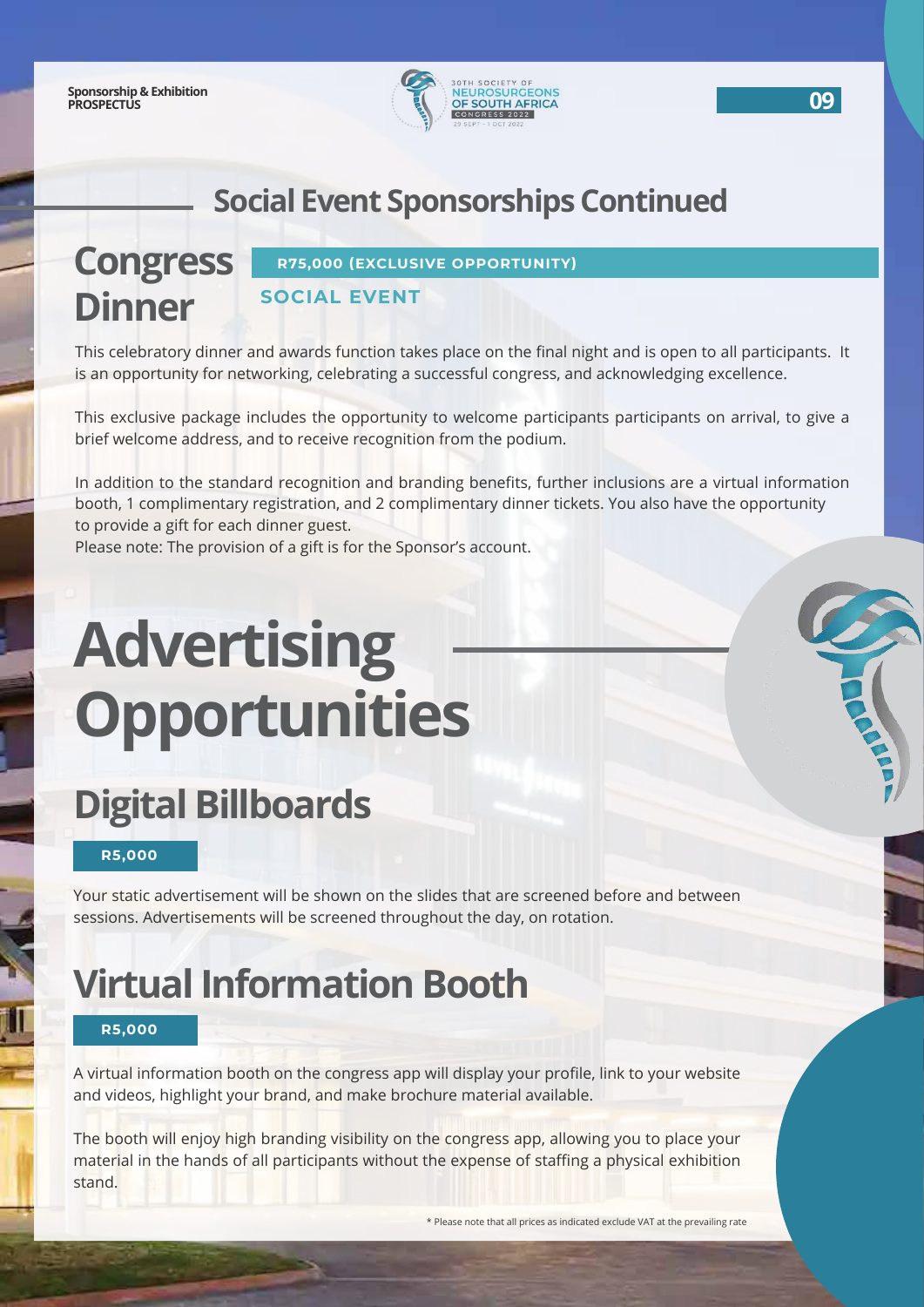



### **Stand Package – 2m x 2m**

#### **R25,000**

#### **INCLUDES:**

- Basic 2m x 2m exhibition shell scheme, fascia board, illumination, and an electrical plug point (15 amp)
- 2 x full exhibitor passes including lunch and refreshments per 2m x 2m stand
- 2 x complimentary tickets to the welcome reception
- Virtual Information Booth on the congress app (see Virtual Information Booth package under Advertising Opportunities for more details on this benefit)

# **Exhibition Opportunities**

We are offering exhibition stands or space to showcase your products and services, actively engage with participants to generate leads, and promote your brand. Exhibition space is limited, and is allocated on a 'first come, first served' basis.

#### **EACH EXHIBITION OPPORTUNITY INCLUDES THE FOLLOWING RECOGNITION AND BRANDING BENEFITS:**

• Acknowledgement as an exhibitor with your logo on the congress **website**, on congress **newsletters**, on the **congress app**, on the on-site **sponsor banner**, and on holding slides shown in **session rooms.**

### **Floor Space only – per sq m R6,000 PER SQ M**

#### **CHOOSE THIS OPTION IF YOU WOULD LIKE TO BUILD A CUSTOM STAND. INCLUDES:**

- Electrical plug point (15 amp)
- 2 x full exhibitor passes including lunch and refreshments for each 4 sq m booked
- 2 x complimentary tickets to the welcome reception
- Virtual Information Booth on the congress app (see Virtual Information Booth package under Advertising Opportunities for more details on this benefit)